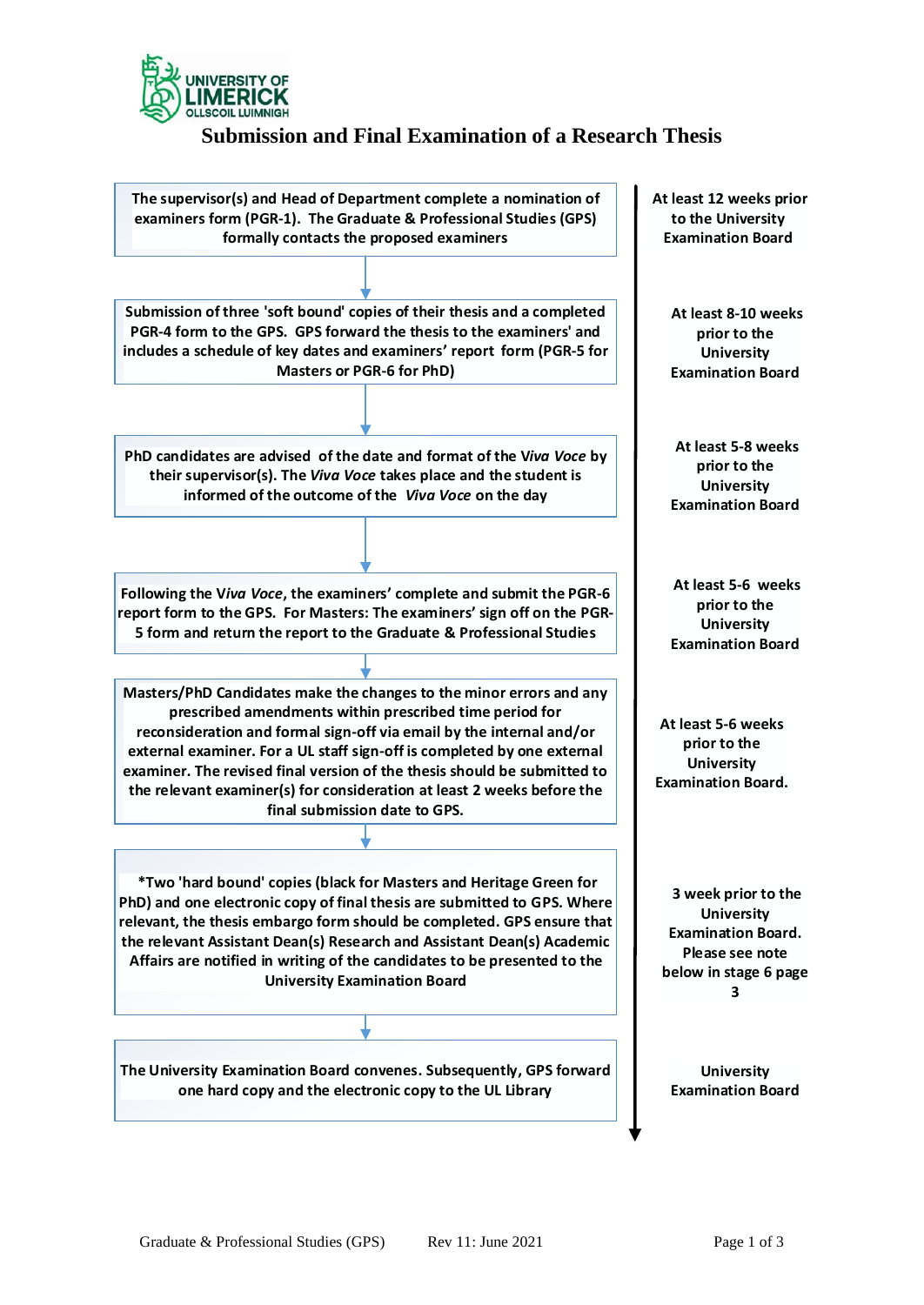## **Submission and Final Examination of a Research Thesis Procedure**

The chart on the previous page summarises the stages and indicative timelines involved in the submission and examination of a research thesis. Stages 1 to 7 inclusive apply to PhD theses while all stages except stage 3 apply to Research Masters.

The PGR Forms and embargo forms referred to in this process are available from:

<https://www.ul.ie/gps/postgraduate-research-forms>

Please note: Candidates should also review the Academic Regulations Chapter 5 Appendix 2 Procedures for the Preparation and Submission of Master's and Doctoral Theses <https://www.ul.ie/gps/codes-practice-and-regulations>

Research Thesis Submission information<https://www.ul.ie/gps/research-thesis-submission>

## **Stage 1 (PhDs and Masters)**

Stage 1 occurs at least 12 weeks prior to the University examination board meeting. The supervisor(s) and Head of Department complete a nomination of examiners form (PGR-1). Prior to this stage, the supervisor(s) will have informally contacted potential examiners and the Assistant Dean Research concerning their availability. Academic Council approves the nomination of examiners. Graduate & Professional Studies (GPS) formally contact the internal and external examiners to confirm their availability.

#### **Stage 2 (PhDs and Masters)**

Stage 2 occurs 8–10 weeks prior to the University examination board meeting. On agreement with their supervisor, the candidate submits three 'soft bound' copies of their thesis and a completed PGR-4 form to the GPS. GPS contacts the internal and external examiners, providing them with copies of the thesis, a schedule of key dates, the examiners' report form (PGR-5 for Masters or PGR-6 for PhD) and any other necessary documentation.

#### **Stage 3 (PhDs only)**

Stage 3 involves the *viva voce* examination and must take place 5–8 weeks prior to the University examination board meeting. The supervisor advises the PhD candidate of the date and format of the *viva voce*. The Assistant Dean Research or nominee of the respective college/department chairs the *viva voce* examination panel, except in interdisciplinary cases, where the Dean Graduate & Professional Studies may be required chair the examination panel.

At the conclusion of the *viva voce* the panel will decide on the outcome and determine the final recommendations. Following the panel's deliberations, the chairperson will normally ask the candidate and supervisor into the room and verbally inform the candidate of the outcome of the examination and the recommendation of the panel, subject to ratification by Academic Council.